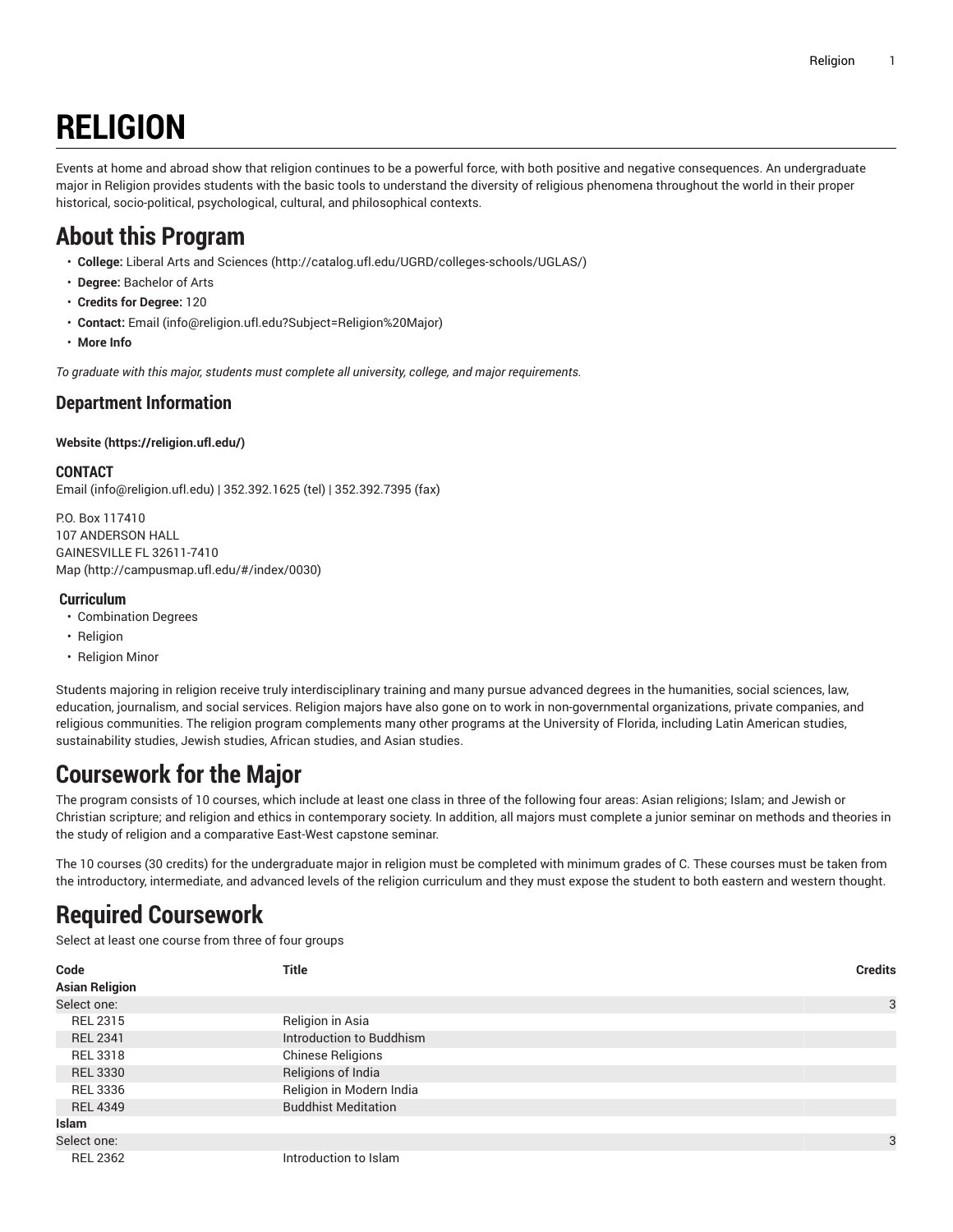| <b>REL 4371</b>                                         | Islam in Africa                          |    |  |  |
|---------------------------------------------------------|------------------------------------------|----|--|--|
| <b>REL 4367</b>                                         | The History of Islam in the Modern World |    |  |  |
| <b>REL 4393</b>                                         | <b>Islam in the Americas</b>             |    |  |  |
| Jewish or Christian Scripture                           |                                          |    |  |  |
| Select one:                                             |                                          | 3  |  |  |
| <b>REL 2210</b>                                         | <b>Hebrew Scriptures</b>                 |    |  |  |
| <b>REL 2240</b>                                         | <b>New Testament</b>                     |    |  |  |
| <b>REL 3213</b>                                         | <b>Hebrew Bible as Literature</b>        |    |  |  |
| <b>REL 3249</b>                                         | The Christian Gospels                    |    |  |  |
| <b>REL 3252</b>                                         | Acts, Paul, and Early Christianity       |    |  |  |
| <b>REL 3291</b>                                         | Gender and the Hebrew Bible              |    |  |  |
| <b>REL 4221</b>                                         | The Pentateuch                           |    |  |  |
| <b>Religion and Ethics in Contemporary Society</b>      |                                          |    |  |  |
| Select one:                                             |                                          | 3  |  |  |
| <b>REL 2071</b>                                         | Sustainability and Religion              |    |  |  |
| <b>REL 3076</b>                                         | Cults and New Religious Movements        |    |  |  |
| <b>REL 3082</b>                                         | <b>Global Ethics</b>                     |    |  |  |
| <b>REL 3099</b>                                         | Spirituality and Health Care             |    |  |  |
| <b>REL 3108</b>                                         | Religion and Food                        |    |  |  |
| <b>REL 3148</b>                                         | <b>Religion and Violence</b>             |    |  |  |
| <b>REL 3171</b>                                         | Ethics in America                        |    |  |  |
| <b>REL 3492</b>                                         | <b>Religion Ethics and Nature</b>        |    |  |  |
| <b>REL 4092</b>                                         | Ethics, Utopias and Dystopias            |    |  |  |
| <b>REL 3931</b>                                         | Junior Seminar (during the junior year)  | 3  |  |  |
| 4000-level courses, one of which must be the following: |                                          | 6  |  |  |
| <b>REL 4933</b>                                         | The Comparative Study of Religion        |    |  |  |
| <b>Additional Religion courses</b>                      |                                          | 12 |  |  |
| <b>Total credits</b>                                    |                                          | 30 |  |  |
|                                                         |                                          |    |  |  |

• Majors cannot count more than three introductory courses (2000-level, 9 credits) toward the 30 credits.

• No more than three courses (9 credits) can be in approved cognate courses from other departments.

• No more than four courses (12 credits) can be transferred from another institution.

• Every two semesters all majors must consult the undergraduate advisor.

There are no prerequisites for 2000-level courses. Detailed descriptions of current and prospective courses are available in 107 Anderson Hall and from faculty members before registration.

### **Overseas Studies**

The department encourages study abroad. Overseas Studies, within the UF International Center (UFIC), offers the opportunity to study in a wide range of academic and cultural settings. The office coordinates 32 semester and yearlong programs and 28 summer programs in 24 countries. Study abroad programs satisfy the general education international and diversity requirements and also may fulfill requirements for a major or minor, as well as basic distribution area requirements and UF summer residency. Interested students should contact the UF International Center in 170 Hub or the undergraduate coordinator.

[More](http://www.ufic.ufl.edu/) Info [\(http://www.ufic.ufl.edu/\)](http://www.ufic.ufl.edu/)

#### **Critical Tracking**

Critical Tracking records each student's progress in courses that are required for progress toward each major. Please note the critical-tracking requirements below on a per-semester basis.

#### For degree requirements outside of the major, refer to CLAS Degree Requirements: Structure of a CLAS Degree.

Equivalent critical-tracking courses as determined by the State of Florida Common Course [Prerequisites](http://www.flvc.org/cpp/displayRecord.jsp?cip=380201&track=01) ([http://www.flvc.org/cpp/displayRecord.jsp?](http://www.flvc.org/cpp/displayRecord.jsp?cip=380201&track=01) [cip=380201&track=01\)](http://www.flvc.org/cpp/displayRecord.jsp?cip=380201&track=01) may be used for transfer students.

### **Semester 1**

• 2.0 UF GPA required

**Semester 2**

• 2.0 UF GPA required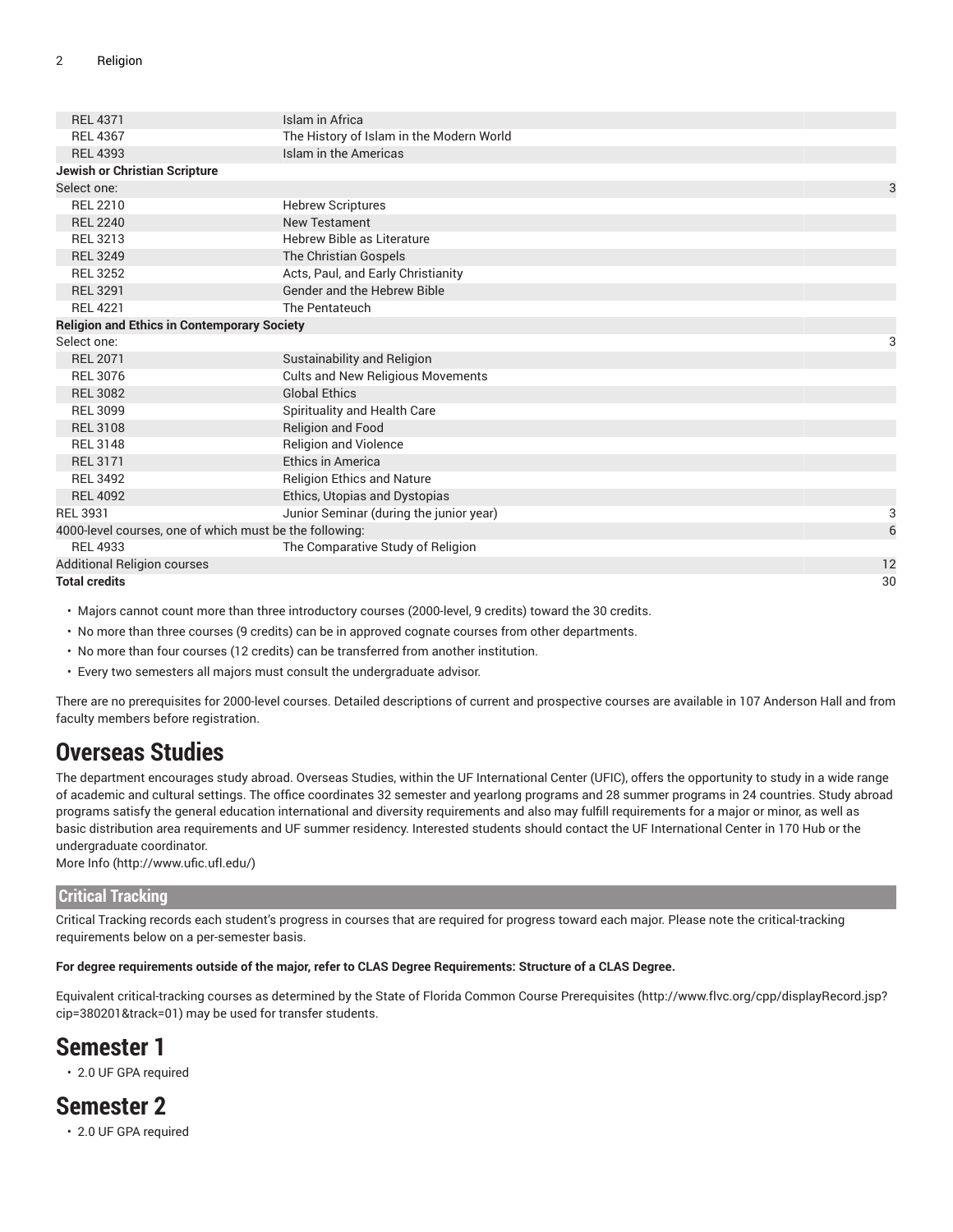### **Semester 3**

- Complete 1 religion course
- 2.0 UF GPA required

#### **Semester 4**

- Complete 1 additional religion course with a 2.5 critical-tracking GPA
- 2.0 UF GPA required

### **Semester 5**

- Complete 1 additional religion course with a 2.5 critical-tracking GPA
- 2.0 UF GPA required

### **Semester 6**

- Completed 2 of the remaining REL 3XXX/4XXX required courses
- 2.0 UF GPA required

# **Semester 7**

- Completed 2 of the remaining REL 3XXX/4XXX required courses
- 2.0 UF GPA required

# **Semester 8**

- Completed all remaining REL 3XXX/4XXX required courses
- 2.0 UF GPA required

#### **Model Semester Plan**

Students are expected to complete the writing requirement while in the process of taking the courses below. Students are also expected to complete the general education international (GE-N) and diversity (GE-D) requirements concurrently with another general education requirement (typically, GE-C, H, or S).

To remain on track, students must complete the appropriate critical-tracking courses, which appear in bold. These courses must be completed by the terms as listed above in the Critical Tracking criteria.

This semester plan represents an example progression through the major. Actual courses and course order may be different depending on the student's *academic record and scheduling availability of courses. Prerequisites still apply.*

| <b>Course</b>               | <b>Title</b>                                                                                                                            | <b>Credits</b> |
|-----------------------------|-----------------------------------------------------------------------------------------------------------------------------------------|----------------|
| <b>Semester One</b>         |                                                                                                                                         |                |
| Quest 1 (Gen Ed Humanities) |                                                                                                                                         | 3              |
| MGF 1106                    | Mathematics for Liberal Arts Majors 1 (recommended; or other State Core Gen Ed<br>Mathematics course)                                   | 3              |
|                             | State Core Gen Ed Composition (http://catalog.ufl.edu/UGRD/academic-programs/general-education/#genedcoursestext); Writing              | 3              |
| Requirement                 |                                                                                                                                         |                |
| Foreign language            |                                                                                                                                         | $4 - 5$        |
|                             | <b>Credits</b>                                                                                                                          | $13 - 14$      |
| <b>Semester Two</b>         |                                                                                                                                         |                |
|                             | One course in Asian religions, Jewish or Christian Scripture, Islam, or Religion and Ethics in Contemporary Society (Critical Tracking; | 3              |
| <b>Gen Ed Humanities)</b>   |                                                                                                                                         |                |
| #genedcoursestext)          | State Core Gen Ed Biological or Physical Sciences (http://catalog.ufl.edu/UGRD/academic-programs/general-education/                     | 3              |
| #genedcoursestext)          | State Core Gen Ed Social and Behavioral Sciences (http://catalog.ufl.edu/UGRD/academic-programs/general-education/                      | 3              |
| <b>Gen Ed Mathematics</b>   |                                                                                                                                         |                |
| Foreign language            |                                                                                                                                         | $3-5$          |
|                             | <b>Credits</b>                                                                                                                          | $15-17$        |
| <b>Semester Three</b>       |                                                                                                                                         |                |
| <b>Gen Ed Humanities</b> )  | One course in Asian religions, Jewish or Christian Scripture, Islam, or Religion and Ethics in Contemporary Society (Critical Tracking; | 3              |
|                             | State Core Gen Ed Humanities (http://catalog.ufl.edu/UGRD/academic-programs/general-education/#genedcoursestext)                        | 3              |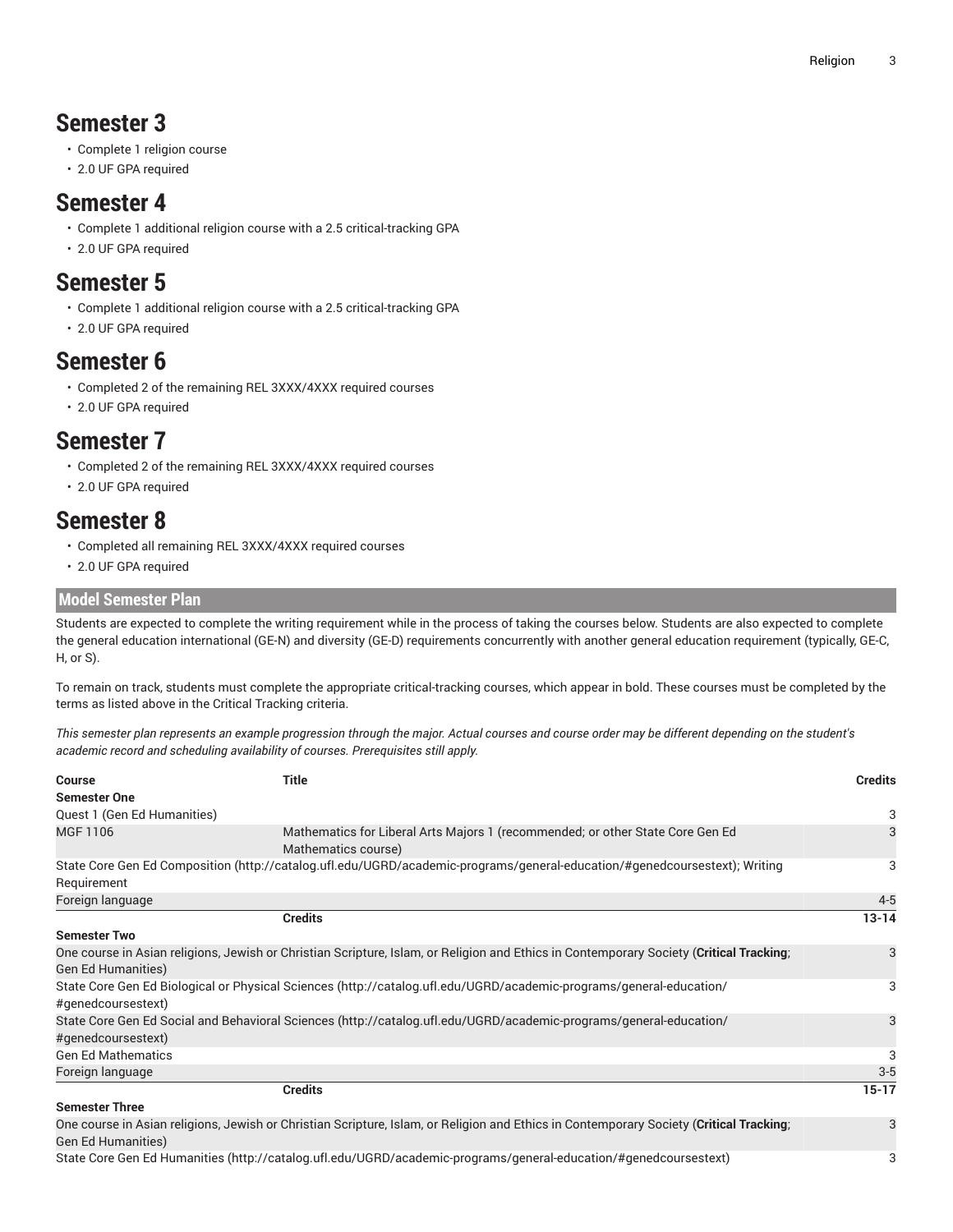| Gen Ed Biological or Physical Sciences (area not taken in semester 2) |                                                                                                                                         | 3                |  |
|-----------------------------------------------------------------------|-----------------------------------------------------------------------------------------------------------------------------------------|------------------|--|
| <b>Gen Ed Social and Behavioral Sciences</b>                          |                                                                                                                                         |                  |  |
| Elective or foreign language, if 4-3-3 option                         |                                                                                                                                         | 3                |  |
|                                                                       | <b>Credits</b>                                                                                                                          | 15               |  |
| <b>Semester Four</b>                                                  |                                                                                                                                         |                  |  |
|                                                                       | One course in Asian religions, Jewish or Christian Scripture, Islam, or Religion and Ethics in Contemporary Society (Critical Tracking; | 3                |  |
| <b>Gen Ed Humanities)</b>                                             |                                                                                                                                         |                  |  |
| Gen Ed Biological Sciences                                            |                                                                                                                                         | 3                |  |
| Gen Ed Composition; Writing Requirement                               |                                                                                                                                         | 3                |  |
| <b>Gen Ed Social and Behavioral Sciences</b>                          |                                                                                                                                         | 3                |  |
| Science laboratory (Gen Ed Physical or Biological Sciences)           |                                                                                                                                         | $\mathbf{1}$     |  |
| Electives                                                             |                                                                                                                                         | 4                |  |
|                                                                       | <b>Credits</b>                                                                                                                          | 17               |  |
| <b>Semester Five</b>                                                  |                                                                                                                                         |                  |  |
| <b>REL 3931</b>                                                       | Junior Seminar                                                                                                                          | 3                |  |
| <b>Gen Ed Physical Sciences</b>                                       |                                                                                                                                         | 3                |  |
| Religion elective (3000 level or above)                               |                                                                                                                                         | 3                |  |
| <b>Electives</b>                                                      |                                                                                                                                         | $\boldsymbol{6}$ |  |
|                                                                       | <b>Credits</b>                                                                                                                          | 15               |  |
| <b>Semester Six</b>                                                   |                                                                                                                                         |                  |  |
| Religion course (Critical Tracking; 3000 level or above)              |                                                                                                                                         | 3                |  |
| Electives                                                             |                                                                                                                                         | 12               |  |
|                                                                       | <b>Credits</b>                                                                                                                          | 15               |  |
| <b>Semester Seven</b>                                                 |                                                                                                                                         |                  |  |
| <b>REL 4933</b>                                                       | The Comparative Study of Religion (Critical Tracking, Gen Ed Humanities)                                                                | 3                |  |
| Religion elective (Critical Tracking; 3000 level or above)            |                                                                                                                                         | 3                |  |
| Electives (3000 level or above, not in major)                         |                                                                                                                                         | 9                |  |
|                                                                       | <b>Credits</b>                                                                                                                          | $\overline{15}$  |  |
| <b>Semester Eight</b>                                                 |                                                                                                                                         |                  |  |
| Religion course (Critical Tracking; 4000 level or above)              |                                                                                                                                         | 3                |  |
| Electives (3000 level or above, not in major)                         |                                                                                                                                         | 9                |  |
| Elective                                                              |                                                                                                                                         | 3                |  |
|                                                                       | <b>Credits</b>                                                                                                                          | 15               |  |
|                                                                       | <b>Total Credits</b>                                                                                                                    | 120              |  |
|                                                                       |                                                                                                                                         |                  |  |

1 One General Education option taken this term must be a Quest 2 course.

#### **Academic Learning Compact**

The major in religion examines religion as a significant and pervasive element in human culture. Through study of a variety of religious traditions, students learn about the history, beliefs and practices of the world's religions. Emphasis on method and theory and religion's comparative dimensions enables students to read and analyze current literature. Students will be able to locate and use reference tools and demonstrate the ability to communicate independent, critical perspectives.

### **Before Graduating Students Must**

- Achieve satisfactory evaluation of assignment from REL 3931.
- Achieve satisfactory evaluation of assignment from REL 4933.
- Complete requirements for the baccalaureate degree, as determined by faculty.

### **Students in the Major Will Learn to**

#### **Student Learning Outcomes (SLOs)**

#### **Content**

1. Identify, describe and explain religion as a significant and pervasive element in human culture.

#### **Critical Thinking**

- 2. Read and analyze current literature on method and theory in a study of religion.
- 3. Read and analyze current literature on comparative religion.